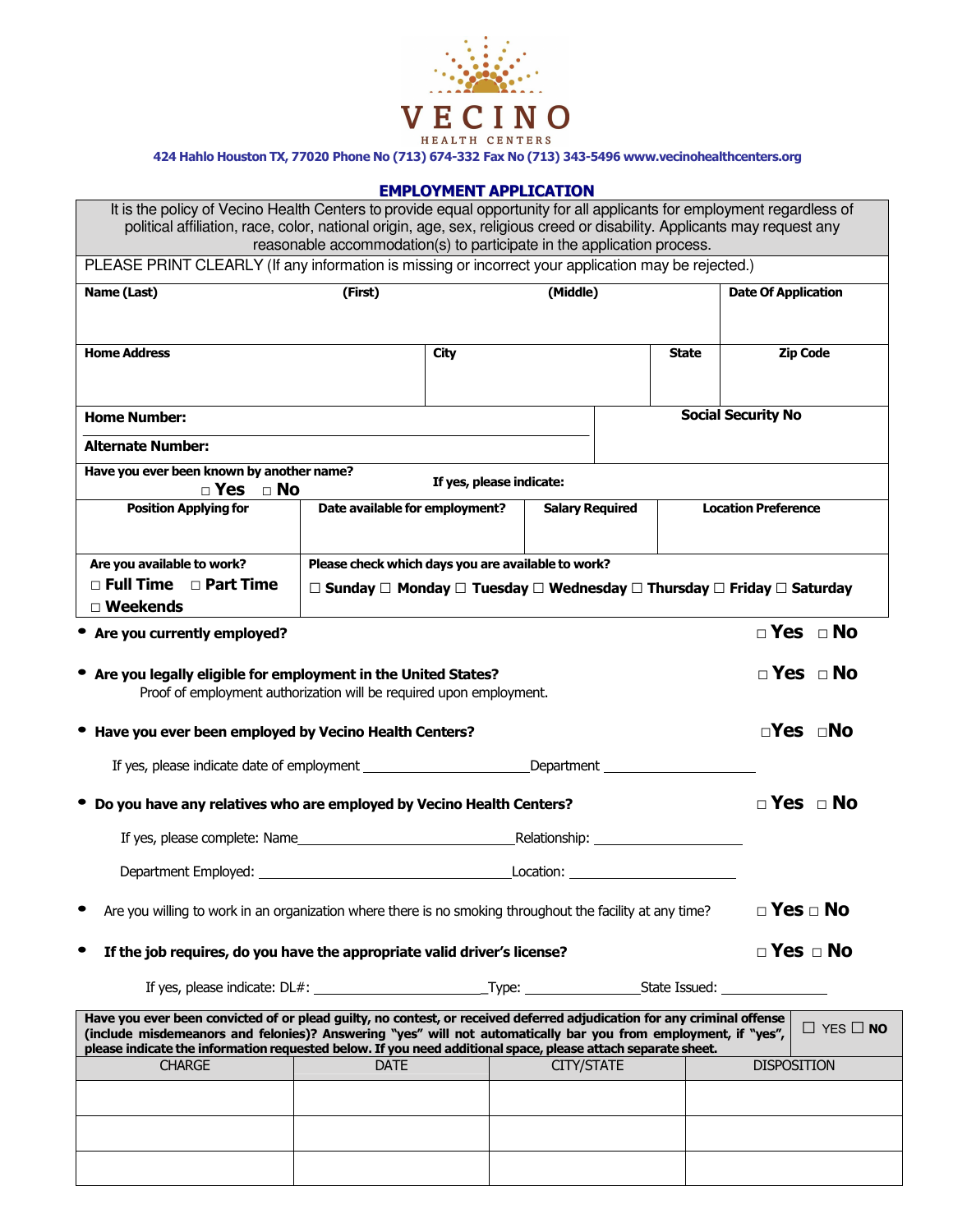| PROFESSIONAL SPECIALIZATION CERTIFICATION                                                                               |                       |                      |                                                                                                                           |                                                                                                                                                                                                                                                                                                                                                                                                                                                     |
|-------------------------------------------------------------------------------------------------------------------------|-----------------------|----------------------|---------------------------------------------------------------------------------------------------------------------------|-----------------------------------------------------------------------------------------------------------------------------------------------------------------------------------------------------------------------------------------------------------------------------------------------------------------------------------------------------------------------------------------------------------------------------------------------------|
| Are you certified by a professional board or association? $\Box$ Yes $\Box$ No If yes, please answer the following:     |                       |                      |                                                                                                                           |                                                                                                                                                                                                                                                                                                                                                                                                                                                     |
|                                                                                                                         |                       |                      |                                                                                                                           |                                                                                                                                                                                                                                                                                                                                                                                                                                                     |
|                                                                                                                         |                       |                      |                                                                                                                           | Type of Certification $\qquad \qquad$                                                                                                                                                                                                                                                                                                                                                                                                               |
| <b>MILITARY SERVICE</b>                                                                                                 |                       |                      |                                                                                                                           |                                                                                                                                                                                                                                                                                                                                                                                                                                                     |
| Have you served in the Military?                                                                                        |                       | $\Box$ Yes $\Box$ No | If yes, please answer the following:                                                                                      |                                                                                                                                                                                                                                                                                                                                                                                                                                                     |
| Branch                                                                                                                  |                       |                      | Rank                                                                                                                      |                                                                                                                                                                                                                                                                                                                                                                                                                                                     |
| Dates                                                                                                                   |                       |                      | Type of Discharge                                                                                                         |                                                                                                                                                                                                                                                                                                                                                                                                                                                     |
| <b>CONTINUING EDUCATION</b>                                                                                             |                       |                      |                                                                                                                           | Please attach a list of the continuing education programs that you have attended or presented for the period since last license                                                                                                                                                                                                                                                                                                                     |
| renewal.                                                                                                                |                       |                      |                                                                                                                           |                                                                                                                                                                                                                                                                                                                                                                                                                                                     |
| <b>CPR</b>                                                                                                              |                       |                      | $\Box$ Basic Life Support $\Box$ Advanced Life Support                                                                    | $\Box$ Instructor                                                                                                                                                                                                                                                                                                                                                                                                                                   |
| <b>OTHER CERTIFICATION</b>                                                                                              |                       |                      |                                                                                                                           |                                                                                                                                                                                                                                                                                                                                                                                                                                                     |
| Questions #1-3 for providers and support professionals ONLY                                                             | Type of certification |                      |                                                                                                                           | Date of Certification                                                                                                                                                                                                                                                                                                                                                                                                                               |
| "Ability to provide health care services" is to be construed to include the following:                                  |                       |                      | legitimate medical purposes and in accordance with the licensed transcriber's direction, as well as those used illegally. | "Controlled Substances" is to be construed to include alcohol, drugs or medications, including those taken pursuant to a valid prescription for<br>a. The cognitive capacity to make appropriate assessments and judgments and learn and keep abreast of health care services developments; and<br>b. The ability to communicate those judgments and health care information to patients and other health care providers with or without the use of |
| aides or devices, such as voice amplifiers; and                                                                         |                       |                      |                                                                                                                           | c. The physical capability to perform health care services tasks such as checking vital signs and assigned portions of the physical examination                                                                                                                                                                                                                                                                                                     |
| hearing aids.<br>If you answered, "yes" to question 1, please answer a and b below.                                     |                       |                      |                                                                                                                           | procedures and tasks that may fall within your scope of practice, with or without the use of aides or devices, such as corrective lenses or                                                                                                                                                                                                                                                                                                         |
|                                                                                                                         |                       |                      |                                                                                                                           | a. Does your use of controlled substances in any way impair or limit your ability to provide health care services with reasonable<br><b>Yes</b><br>$\Box$ No                                                                                                                                                                                                                                                                                        |
| skill and safety?<br>illegally utilizing the controlled substances?                                                     |                       |                      |                                                                                                                           | b. Are you currently participating in a professionally supervised program that monitors you in order to assure that you are not<br>_Yes<br>$\Box$ No                                                                                                                                                                                                                                                                                                |
| reasonable skill and safety?                                                                                            |                       |                      |                                                                                                                           | 2. Do you have a medical condition that would require special accommodations for you to provide health care services with<br>lNo<br>lYes                                                                                                                                                                                                                                                                                                            |
|                                                                                                                         |                       |                      | emotional or mental illness, specific learning disabilities, HIV/AIDS, tuberculosis, drug addiction and alcoholism.       | "Medical condition" includes physiological, mental or psychological conditions or disorders, such as but not limited to orthopedic, visual, speech,<br>and hearing impairments, cerebral palsy, epilepsy, muscular dystrophy, multiple sclerosis, cancer, heart disease, diabetes, mental retardation,                                                                                                                                              |
| If you answered "yes" to question 2, please answer a & b below.<br>in a monitoring program?                             |                       |                      |                                                                                                                           | a. Are any limitations that may be related to your medical condition ameliorated by current ongoing treatment or participation<br>⊥No<br>lYes<br>b. Are any limitations that may be related to your medical condition overcome by the manner in which you have chosen to                                                                                                                                                                            |
| provide health care services?                                                                                           |                       |                      |                                                                                                                           | <b>Yes</b><br><b>No</b>                                                                                                                                                                                                                                                                                                                                                                                                                             |
| 3. Have you ever been diagnosed as having or have you ever been treated for pedophilia, exhibitionism,<br>or voyeurism? |                       |                      |                                                                                                                           | <u> </u> Yes<br>No                                                                                                                                                                                                                                                                                                                                                                                                                                  |
| <u>documents.</u>                                                                                                       |                       |                      |                                                                                                                           | <u>If you answered "Yes" to any of the above, please attach explanation and related</u>                                                                                                                                                                                                                                                                                                                                                             |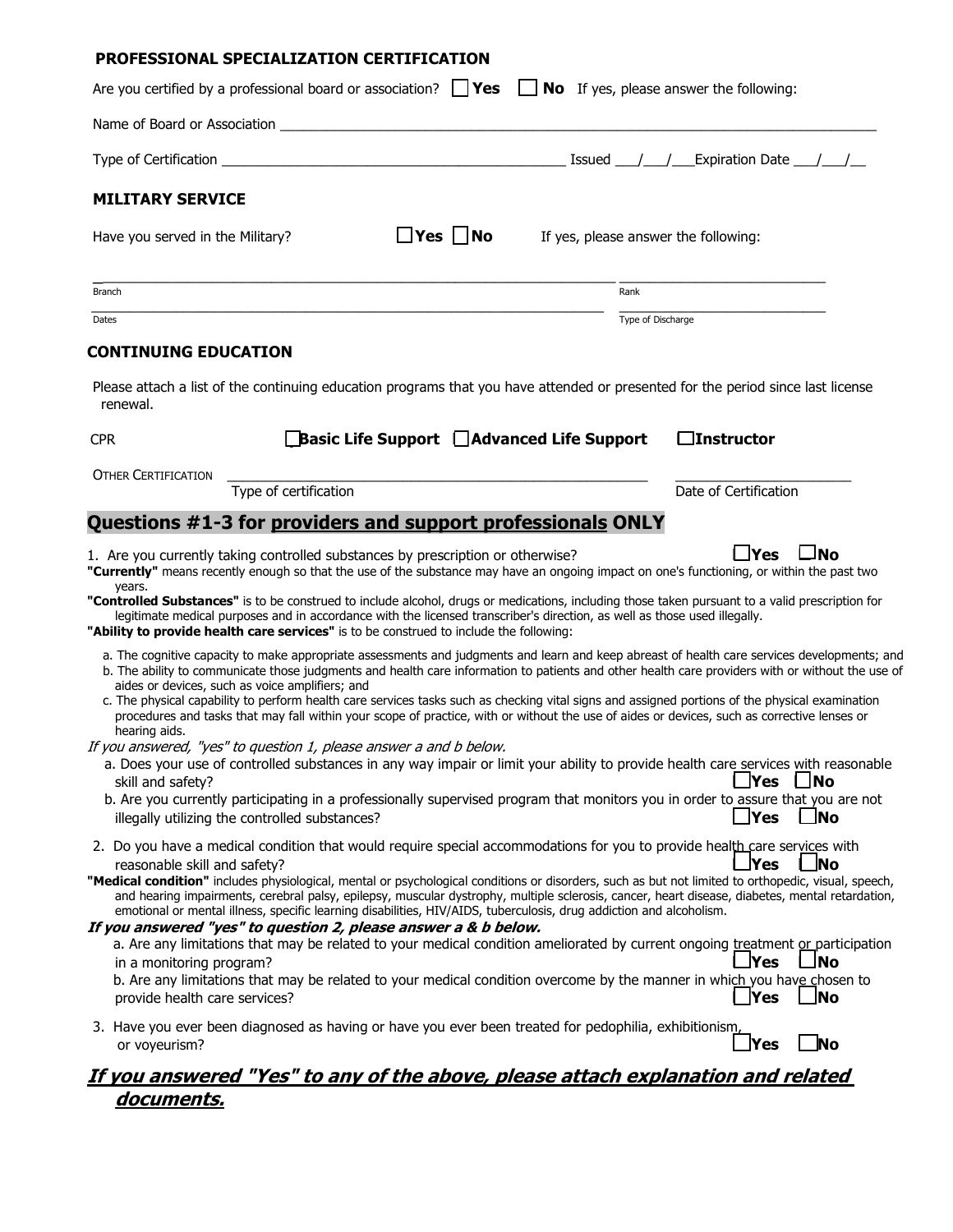## REFERRAL SOURCE

| $\Box$ Job Line $\Box$ WorkInTexas.com $\Box$ Walk in $\Box$ Job Fair | $\Box$ Internet Ad |
|-----------------------------------------------------------------------|--------------------|
|-----------------------------------------------------------------------|--------------------|

□ Employee Referral: □ Other:

| <b>EDUCATION AND TRAINING</b>               |                    |  |                                                                                      |                        |                       |  |
|---------------------------------------------|--------------------|--|--------------------------------------------------------------------------------------|------------------------|-----------------------|--|
|                                             | <b>High School</b> |  | College                                                                              | <b>Graduate School</b> | Business/Trade School |  |
| <b>Name of School</b>                       |                    |  |                                                                                      |                        |                       |  |
| <b>Location of School</b>                   |                    |  |                                                                                      |                        |                       |  |
| <b>Circle Highest Year Complete</b>         |                    |  | <b>A</b>                                                                             | 14                     |                       |  |
| <b>Degree Obtained</b>                      |                    |  |                                                                                      |                        |                       |  |
| <b>Graduation Date</b>                      |                    |  |                                                                                      |                        |                       |  |
| <b>Major/Minor</b>                          |                    |  |                                                                                      |                        |                       |  |
| <b>EXPERIENCE</b>                           |                    |  |                                                                                      |                        |                       |  |
| Any Special Training/Skills/Qualifications: |                    |  | Do you know any foreign language?<br>$\Box$ Yes $\Box$ No<br>If yes, please specify: |                        |                       |  |

| <b>EMPLOYMENT HISTORY</b>                       |                                      |                                      |  |                      |                                                                                                                                                                                                                                                                                                                        |
|-------------------------------------------------|--------------------------------------|--------------------------------------|--|----------------------|------------------------------------------------------------------------------------------------------------------------------------------------------------------------------------------------------------------------------------------------------------------------------------------------------------------------|
| additional space, please attach separate sheet. |                                      |                                      |  |                      | Please complete and do not indicate "Refer to Resume". A complete employment application is required with or without a resume. List all current and former<br>employment for the last 10 years, beginning with the most recent. Include self employment, volunteer experience and periods of unemployment. If you need |
| <b>Employer</b>                                 |                                      | Dates of Employment                  |  |                      | Work Performed/Job Duties                                                                                                                                                                                                                                                                                              |
|                                                 |                                      | To: Month / Year<br>From: Month/Year |  |                      |                                                                                                                                                                                                                                                                                                                        |
| Address<br>City & State<br>Zip Code             |                                      |                                      |  |                      |                                                                                                                                                                                                                                                                                                                        |
| Employer's Telephone Number(s)                  |                                      | <b>Starting Salary</b>               |  | <b>Ending Salary</b> | Reason for leaving                                                                                                                                                                                                                                                                                                     |
| Position Job Title                              |                                      | Supervisors Name                     |  |                      |                                                                                                                                                                                                                                                                                                                        |
| <b>Employer</b>                                 | <b>Dates of Employment</b>           |                                      |  |                      | Work Performed/Job Duties                                                                                                                                                                                                                                                                                              |
|                                                 | From: Month/Year<br>To: Month / Year |                                      |  |                      |                                                                                                                                                                                                                                                                                                                        |
| <b>Address</b>                                  | City & State                         | Zip Code                             |  |                      |                                                                                                                                                                                                                                                                                                                        |
| Employer's Telephone Number(s)                  |                                      | <b>Starting Salary</b>               |  | <b>Ending Salary</b> | Reason for leaving                                                                                                                                                                                                                                                                                                     |
| Position Job Title                              | Supervisor Name                      |                                      |  |                      |                                                                                                                                                                                                                                                                                                                        |
| <b>Employer</b>                                 |                                      | Dates of Employment                  |  |                      | Work Performed/Job Duties                                                                                                                                                                                                                                                                                              |
|                                                 | From: Month/Year<br>To: Month / Year |                                      |  |                      |                                                                                                                                                                                                                                                                                                                        |
| <b>Address</b>                                  | City & State<br>Zip Code             |                                      |  |                      |                                                                                                                                                                                                                                                                                                                        |
| Employer's Telephone Number(s)                  |                                      | <b>Starting Salary</b>               |  | <b>Ending Salary</b> | Reason for leaving                                                                                                                                                                                                                                                                                                     |
| Position Job Title                              | Supervisor Name                      |                                      |  |                      |                                                                                                                                                                                                                                                                                                                        |